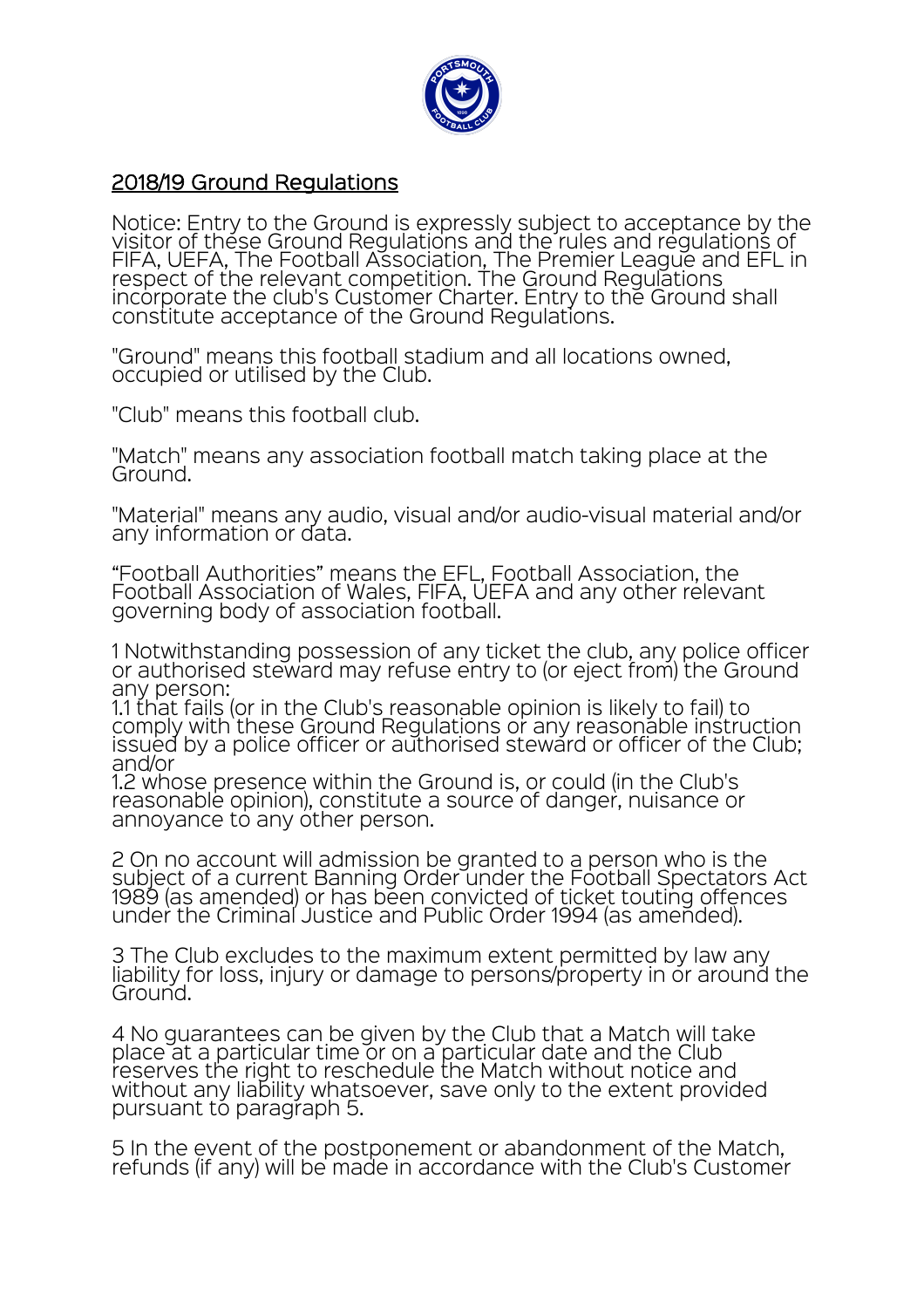

Charter. The Club will have no further liability whatsoever, including (but not limited to) any indirect or consequential loss or damage, such as (but not limited to) loss of enjoyment or travel costs.

6 All persons seeking entrance to the Ground acknowledge the Club's right to search any person entering the Ground and to refuse entry to or eject from the Ground any person refusing to submit to such a search.

7 The following articles must not be brought within the Ground – knives, fireworks, smoke canisters, air-horns, flares, weapons, dangerous or hazardous items, laser devices, bottles, glass vessels, cans, poles and any article that might be used as a weapon and/or compromise public safety. Any person in possession of such items will be refused entry to the Ground.

8 Further, you may not bring into the Ground: 8.1 any sponsorship, promotional or marketing materials save in respect of official club merchandise and/or other football related clothing worn in good faith;

8.2 any flags or banners larger than those maximum dimensions permitted by the Club from time to time (or, in the absence of such stipulations, 2 metres x 1 metre) and/or of an offensive nature;<br>8.3 nor may you offer (either free or for sale by any person) any goods (including literature) of any nature without the express written approval of the Club's management.

9 The use of threatening behaviour, foul or abusive language is strictly forbidden and will result in arrest and/or ejection from the Ground. The Club may impose a ban for one or more Matches.

10 Racial, homophobic or discriminatory abuse, chanting or harassment is strictly forbidden and will result in arrest and/or ejection from the Ground. The Club may impose a ban for one or more Matches.

11 The following acts are offences under the Football (Offences) Act 1991 (as amended):

11.1 The throwing of any object within the Ground without lawful authority or excuse.

11.2 The chanting of anything of an indecent or racialist nature. 11.3 The entry onto the playing area or any adjacent area to which spectators are not generally admitted without lawful authority or excuse.

Conviction may result in a Banning Order being made.

12 All persons entering the Ground may only occupy the seat allocated to them by their ticket and must not move from any one part of the Ground to another without the express permission or instruction of any steward, officer of the Club and/or any police officer.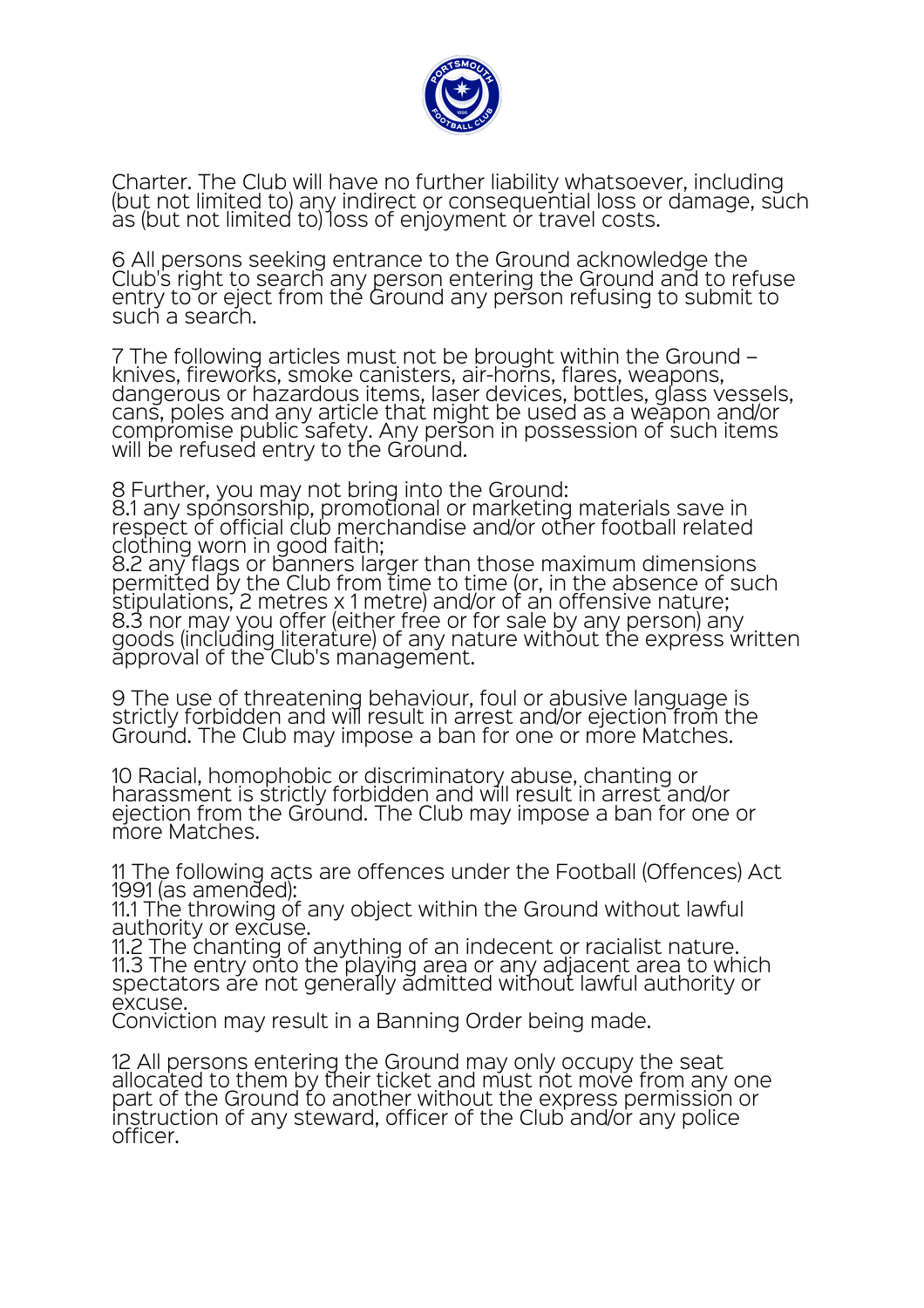

13 Nobody may stand in any seating area whilst play is in progress. Persistent standing in seated areas whilst play is in progress is strictly forbidden and may result in ejection from the Ground.

14 The obstruction of gangways, access ways, exits and entrances, stairways and like places is strictly forbidden. Nobody entering the Ground shall be permitted to climb any structures within the Ground.

15 EFL stadia are smoke-free and smoking is not permitted inside the Ground.

16 Mobile telephones are permitted within the Ground, provided that<br>(i) they are used for personal and private use only (which, for the avoidance of doubt and by way of example only, shall not include the capturing, logging, recording, transmitting, playing, issuing, showing, or any other communication of any Material for any commercial<br>purposes); and (ii) no Material that is captured, logged, recorded,<br>transmitted, played, issues, shown or otherwise communicated by a mobile telephone or other mobile device may be published or otherwise made available to any third parties, including, without limitation, via social networking sites.

17 Under the Sporting Events (Control of Alcohol etc) Act 1985 (as amended), the following are offences for which a person can be arrested by a police officer and conviction could result in a Banning Order being made:

17.1 Attempting to enter the Ground or being inside the Ground whilst drunk;

17.2 Being in possession of any intoxicating liquor, or bottle, can or other portable container and which could cause damage or personal injury, when entering the Ground or in a public area of the Ground from which the event can be directly viewed.

18 Any individual who has entered any part of the Ground designated for the use of any group of supporters to which he does not belong may be ejected from the Ground either for the purposes of his own safety or for any other reason.

19 Save as set out in paragraph 16 above, no person (other than a person who holds an appropriate licence) may capture, log, record, transmit, play, issue, show or otherwise communicate (by digital or other means) any Material in relation to the Match, any players or any other persons present in the Ground and/or the Ground, nor may they bring into the Ground or use within the Ground (or provide to, facilitate or otherwise assist another person to use within the Ground) any equipment or technology which is capable of capturing, logging, recording, transmitting, playing, issuing, showing or otherwise communicating (by digital or other means) and such Material.

20 The copyright, database rights and any other intellectual property rights to all Material that you produce at the Ground in relation to the Match, any players or other persons present in the Ground and/or the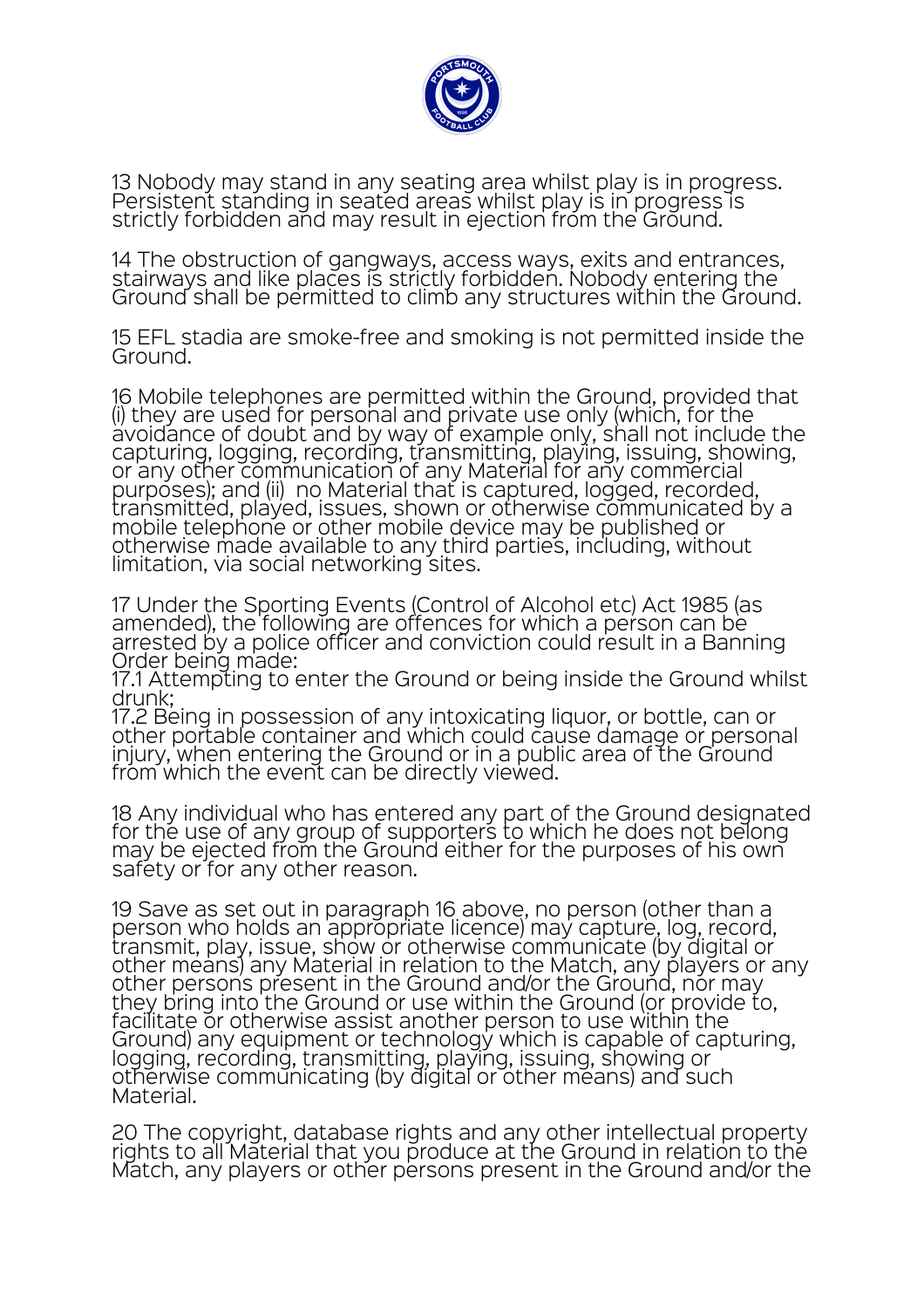

Ground (whether produced in breach of paragraph 19 above, or pursuant to paragraph 17 above, or otherwise) is hereby assigned (including by way of present assignment of future copyright pursuant<br>to section 91 of the Copyright, Designs and Patents Act 1988) to the Club and the EFL. You further agree (if and whenever required to do so by the Club and/or the EFL) to promptly execute all instruments and do all things necessary to vest the right, title and interest in such rights to the Club and the EFL absolutely and with full title guarantee.

21 No goods (including literature) of any nature may be offered either free or for sale by any person within the Ground without the express written permission of the Club.

22 Tickets are not transferable and may not be offered for sale without the prior written permission of the Club or otherwise in accordance with the relevant ticket terms and conditions. Any tickets that are transferred are transferred subject to these Ground Regulations. Any tickets offered for sale may be confiscated by any steward, officer of the Club or any police officer. The Club reserves the right to refuse admission to or eject from the Ground and/or "blacklist" any person who has offered for sale or transferred his/her ticket in contravention of the relevant ticket terms and conditions (and/or the holder of any ticket that has been transferred in contravention of the relevant ticket terms and conditions). Tickets remain the property of the club at all times.

23 CCTV cameras are in use around and in the Ground. Body work video cameras recording video and/or audio may be used as appropriate, to record images or audio which identifies you as an individual, for example to record prohibited behaviours as referenced in paragraphs 9 and 10. The Club may itself use or pass to the police or any Football Authority or other clubs, any recordings for use in any proceedings.

24 At all times whilst present in the Ground, persons must comply with any and all instructions of any steward or officer of the club and/or any police officer. Failure to comply with any instruction may lead to immediate ejection from the Ground.

25 By entering the Ground, all persons are acknowledging that photographic images and/or audio, visual and/or audio-video recordings and/or feeds (and/or stills taken therefrom) may be taken of them and may also be used, by way of example and without limitation, in televised coverage of the game and/or for promotional, training, editorial or marketing purposes by the Club, the EFL or others (including commercial partners and accredited media organisations) and entry into the Ground constitutes consent to such use. You further acknowledge that photographic images and/or use. You further acknowledge that photographic images and/or<br>audio, visual and/or audio-visual recordings and/or feeds (and/or stills<br>taken therefrom) may be used (by the Club or by a third party, such as a law enforcement body) to identify you as an individual, where permitted by data protection laws, for the purposes of preventing or detecting crime, or any breach of these Ground Regulations. Information about the Club's use of your personal data will be